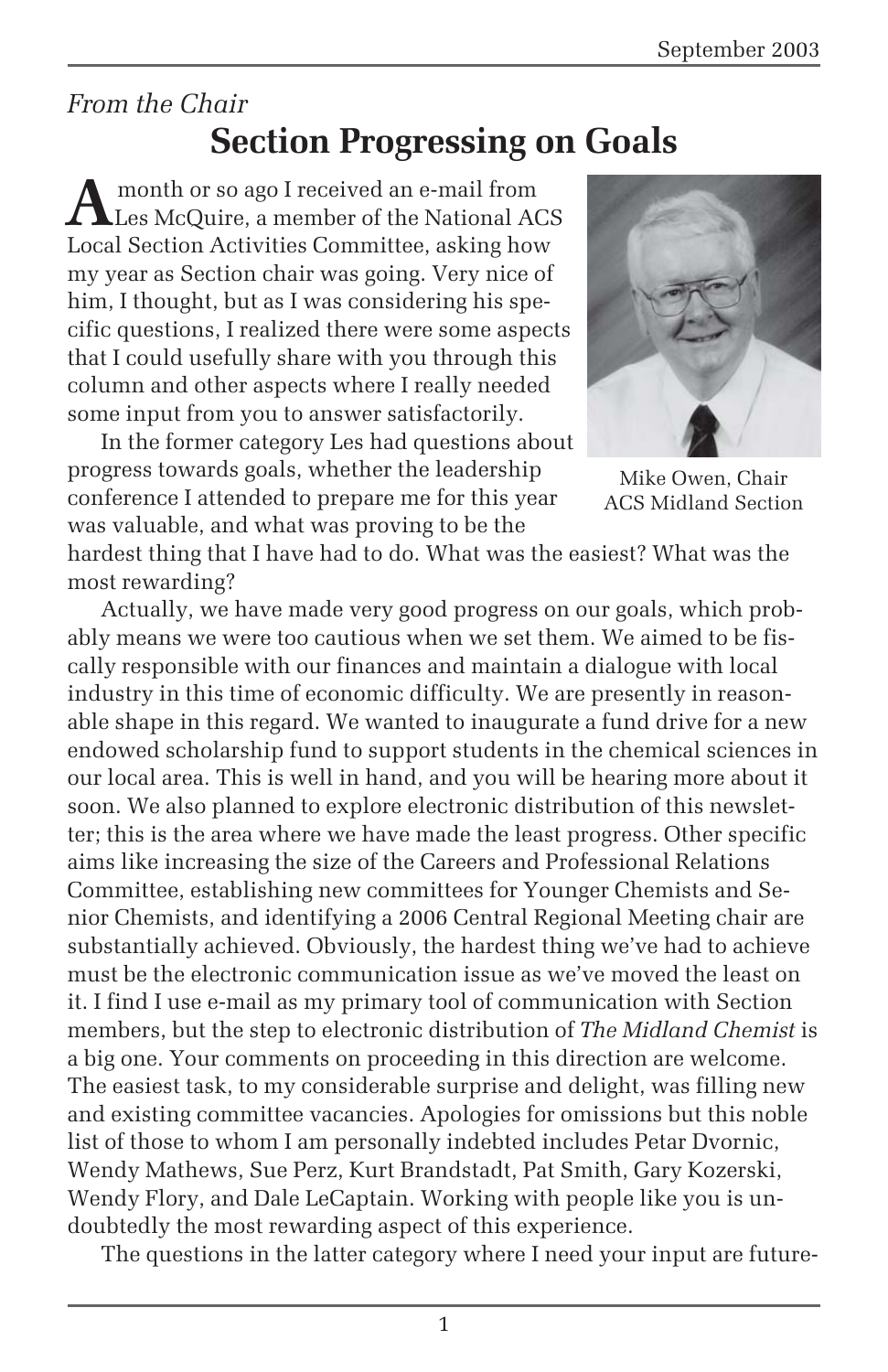#### *The Midland Chemist*

oriented ones. How do you think our Section might change in the next ten years? What will cause these changes? How could we or ACS take advantage of these changes? Do you have any suggestions for training and support of local sections? One specific area of interest concerns the major effort underway at ACS to help local sections and divisions interact. Les asked for two areas of chemistry where our Section would most like to interact with an appropriate ACS division. The polymer area came instantly to my mind, but I wonder what you think. Please let me know. I'd particularly like to hear from those who are active in a division about your experiences. I'm sure I'm woefully ignorant about the full spectrum of such interaction. I'd like to devote a future column or separate article to this aspect of our members' activities.

One final request: Ed Steiner has a very successful program of volunteers working with the fifth-grade science club at Longview Elementary School to assist the staff in such matters as hands-on demonstrations and the like. He is hoping to expand the effort to include the fourth grade this year and has asked us if any ACS members might be interested. Actual time in the school is one hour a week plus preparation and planning. The school day commitment probably limits this to retirees. If any of you are interested, please contact Ed (ecsteiner@chartermi.net) or me  $(michaelowen01@chartermi.net).$ 

Mike Owen

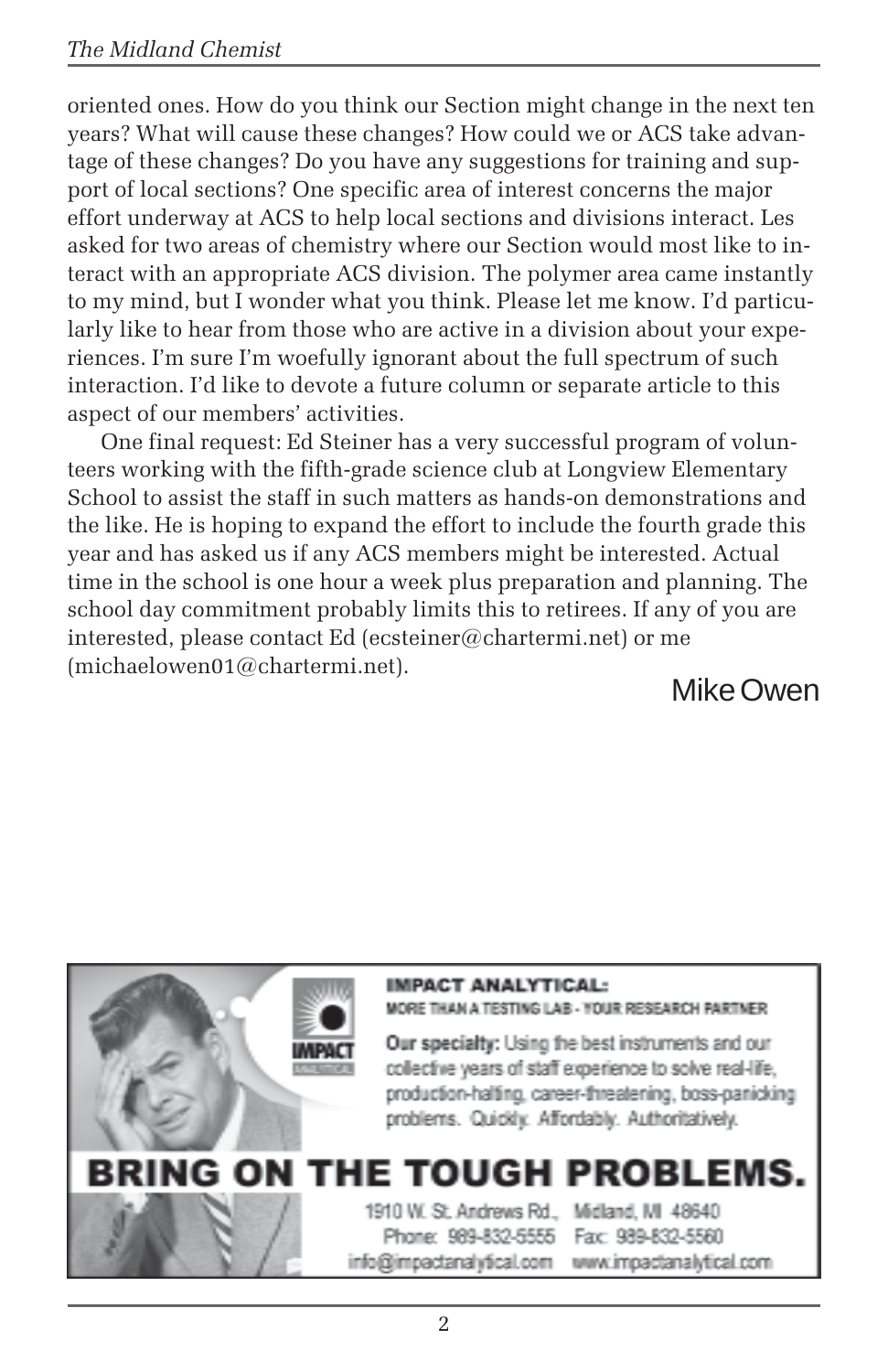## **County Fair Activities a Huge Success**

*By Wendy Mathews*

**T**he weather was hot and so were the demos at the Midland County Fair in August. The Midland Section of the American Chemical Society (ACS) and the Mid-Michigan Technician Group (MMTG) sponsored science demonstrations on Thursday and Friday, August 14 and 15, from 4:00– 7:00 p.m. at the Midland County Fair. A group of volunteers entertained children of all



*A steady stream of youngsters lined up for science experiments and fun at the Midland County Fair Photo by Penny Wallace of Adaptive Imaging.*

ages with hands-on science experiments, and Tim Drier dazzled them with his glassblowing expertise.

Thursday's demonstrations were held in the front gazebo, but were unfortunately cut short by a scheduling conflict with the fair office. Friday's demonstrations were moved to the picnic building located just north of the grandstands where the ACS Midland Section was having their annual Professional Day Picnic for members and their families. Both days of demonstrations had something for everyone and were enjoyed by all. The demonstrations ranged from density experiments, surface area spinners, and atmospheric pressure demos to making Monster's Flesh. Giveaways this year publicized the National Chemistry Week's theme of "Earth's Atmosphere and Beyond" and advertised the upcoming Sci-Fest 2003 on October 18.

Professional Day was held on Friday, August 15, and ran from 4:00 p.m. until 7:00 p.m. The festivities were enjoyed by not only many ACS members and their families, but also many members of several ACS affiliated groups such as the ACS Division of Chemical Technicians (TECH), Project Science Literacy, Mid-Michigan Technician Group (MMTG), and the Younger Chemists Committee (YCC). Volunteers from these groups helped make this year's Professional Day an enjoyable, successful event.

Not only could the members and their families enjoy the science experiments that were being demonstrated at the west end of the building,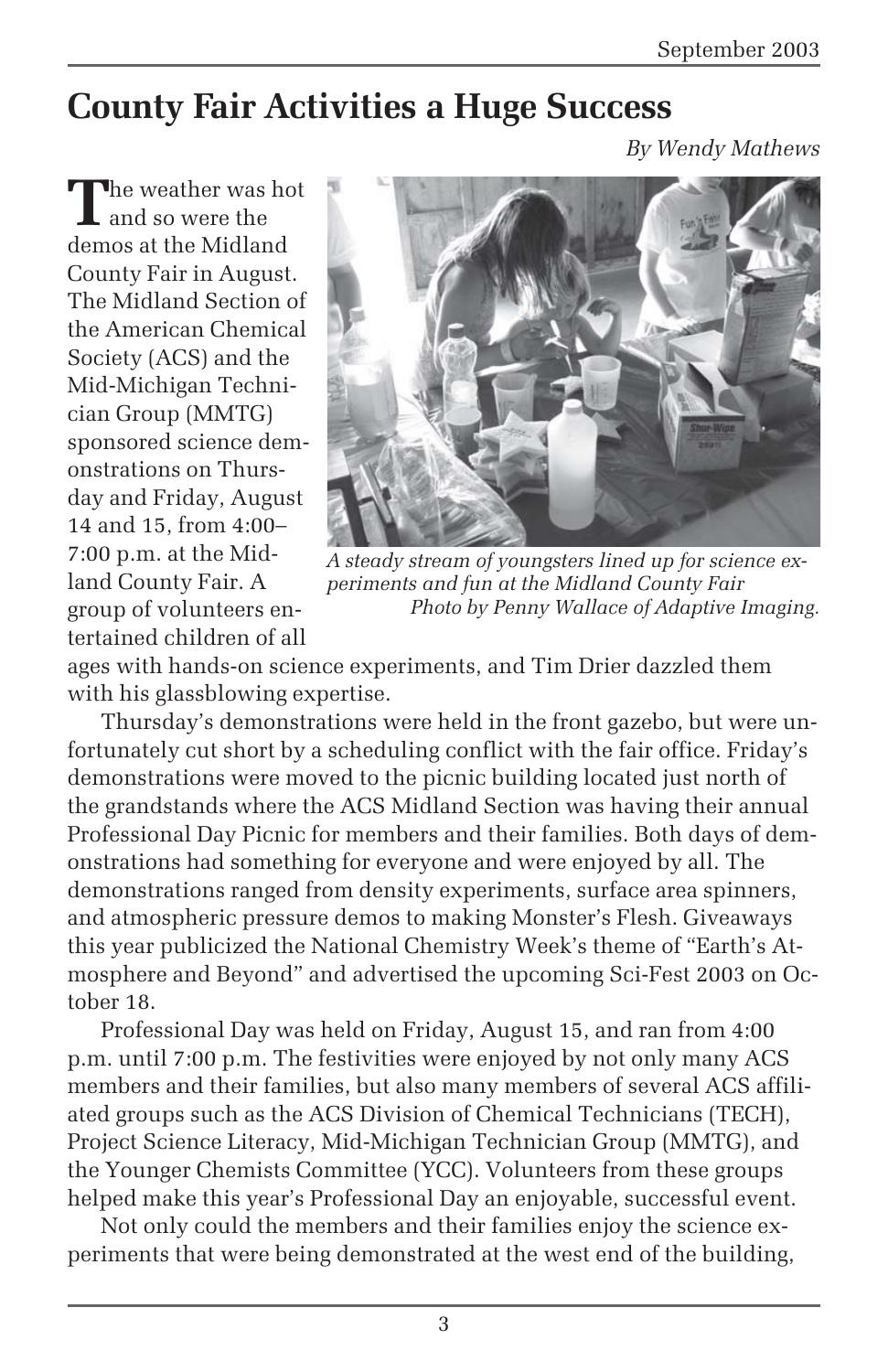### *The Midland Chemist*

but also they could satisfy their sweet tooth with a handful of cotton candy, fill their bellies with popcorn, and cool off with a refreshing snowcone. There were face painters there to decorate your cheek, a racecar moonwalk to bounce yourself "to infinity and beyond," and the dunk tank was a huge splash. Tim Drier and Hobart Barker were very entertaining as they taunted us all with



*Tim Drier kept his audience enthralled with his glassblowing expertise. Photo by Penny Wallace of Adaptive Imaging.*

their wit and amazed us with their agility in the dunk tank. We were also serenaded by the music styling of Angelo Cassar so that the members could sit and relax while enjoying a nice cool pop and hiding away from the roasting sun.



*This program adds technical knowledge, leadership and management strategies to the workplace skills of technical professionals.*



**For further information, contact: Barbara C. Sageman, Director of Graduate Admissions (989) 964-6096 or visit: www.svsu.edu/gradadm/**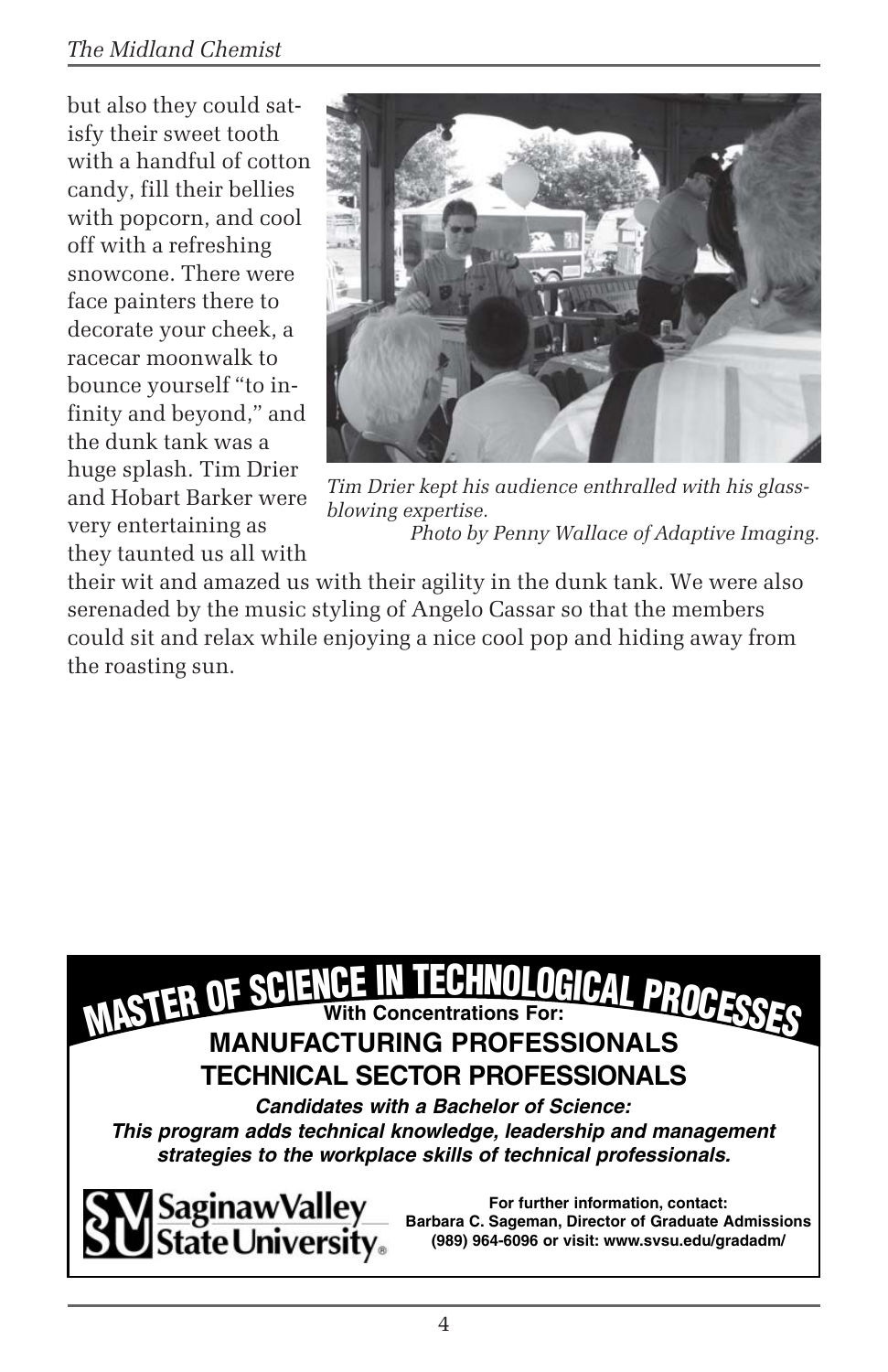## **Thanks to the County Fair Volunteers**

#### *By Wendy Mathews*

I would like to take this opportunity to thank all of you for your great<br>efforts that were put forth this year with the Midland County Fair So efforts that were put forth this year with the Midland County Fair Science Demonstrations and Professional Day. This year we had over thirty people help make this happen. During two of our organizing sessions we had more than half of the thirty in attendance. Let's try to make our next venture as fun and successful as this. Without all of the great volunteers like you, events like this would not be possible.

Even though the weather was scorching this year, we ended up have a terrific turnout. We had plenty of volunteers who were eager to help out, so everything ran smoothly and could be enjoyed by all. A special thanks to Tim Drier and Hobart Barker for the entertainment and good sportsmanship in the dunk tank. I would also like to thank Penny Wallace for donating her time and expertise in taking pictures and a video of our events. We will have a video and photo album of both of these events available soon. A thank you also goes to Airgas Great Lakes for donating, delivering, and setting up the helium tank for all of the balloons given away at the Science Demonstrations and Professional Day. They brought big smiles to many faces.

Year after year it seems that getting volunteers for any event is difficult, especially during the summer. I very much appreciate all of you who took your time to help support the image of science through our demonstrations. It is important that children see the fun and interesting side of science, no matter if we reach only one child or 100 children on any given day. Everyone pulled together to try to make these events the best that they possibly could be.

My goal this year was to make the planning sessions more on a social level so that we could not only organize the events, but also get to know one another. I believe with this approach we made some friends, had a good time, and much got accomplished; not to mention that we had a very successful event.

Thank you all very much and hope to see you at the Sci-Fest on October 18 at Delta College in the Pioneer Gymnasium.

*Editor's Note: Wendy is the treasurer of MMTG and was the chair of the Midland County Fair Demo Committee.*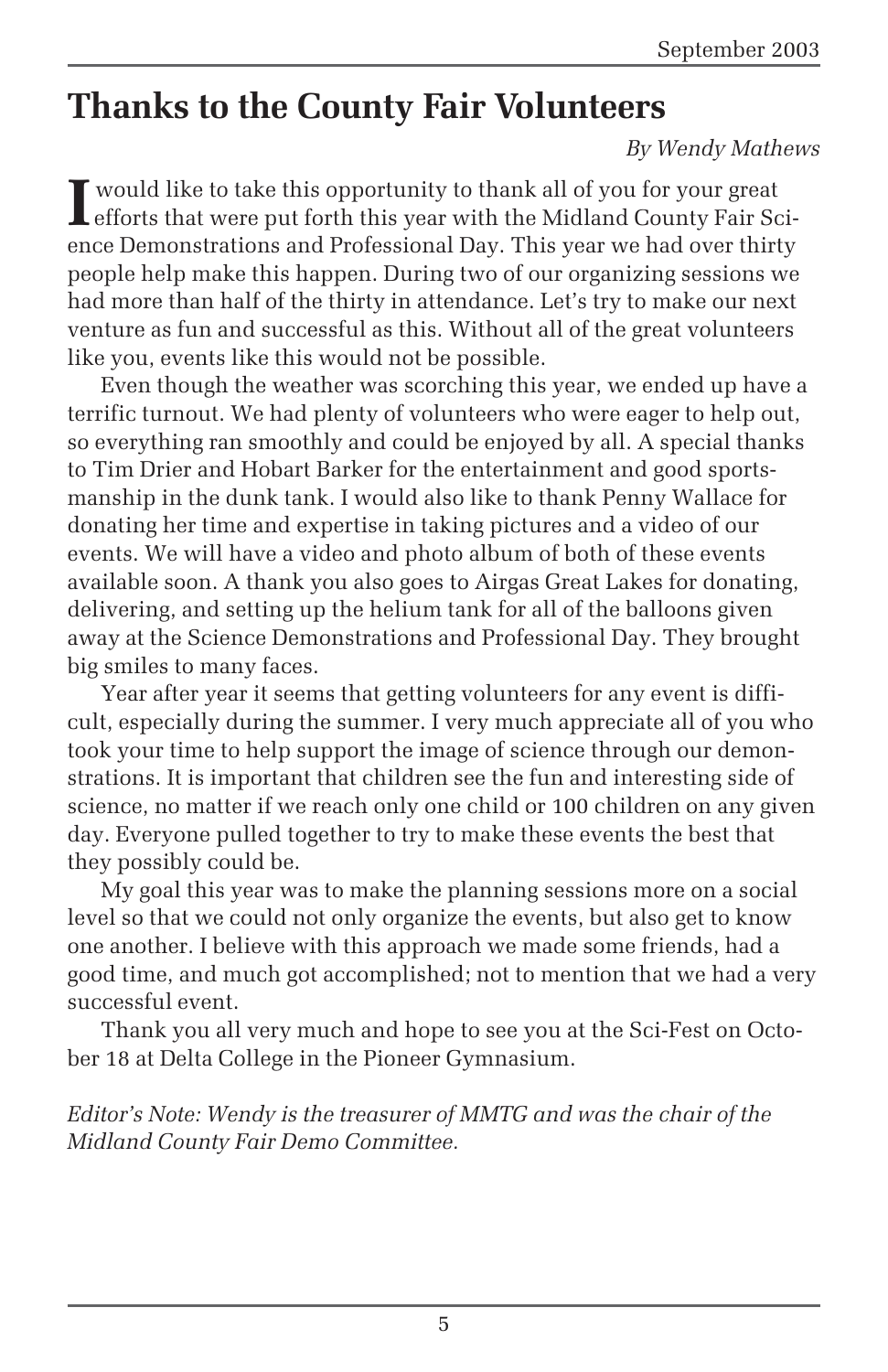## *Call For Papers* **Fall Meeting of the Michigan College Chemistry Teachers Association**

**A**re you doing something new and different? Present it to your col- $\blacksquare$  leagues at the Fall Meeting of the Michigan College Chemistry Teachers Association (MCCTA). The meeting will be at the University of Detroit Mercy, Chemistry Building, McNichols and Livernois Campus, on November 1, beginning at 9:00 a.m. Abstracts should be in the form of a short paper, referenced as needed. They will be peer reviewed beforehand, and the proceedings will be published and disseminated after the meeting. Traditional, shorter abstracts will also be accepted.

This year's meeting features a panel of community college faculty, who will answer the questions:

- What is considered essential chemistry in your community college curriculum?
- How much organic chemistry does your college offer, and how central is it to the 2-year chemistry degree?
- What instrumentation is the community college chemistry student exposed to?
- What do you expect students to know as they go from the 2-year college to a 4-year college?
- In your opinion, what strengths and weaknesses do students arrive with when they begin work on a two year degree?
- How best do your students utilize their degree?
- What market are your students headed towards?

If you know someone who wishes to be on the panel, please contact Mark Benvenuto. There are still a couple of open slots. All abstracts are due to Mark Benvenuto at benvenma@udmercy.edu, no later than October 17 to ensure time for review and copying of the proceedings.

• Technical writing • Editing • Technical graphics • Electronic publishing

- Training
	- Consulting

*Struggling with a crucial conference paper, presentation, thesis, or report? Need a manual for new equipment, a computer program, or a work process?*

*Editech is a full-service technical communication firm that specializes in chemistryrelated documentation. Contact us today!*

*Visit Editech at www.editech-mi.com or call (989) 832-7485.*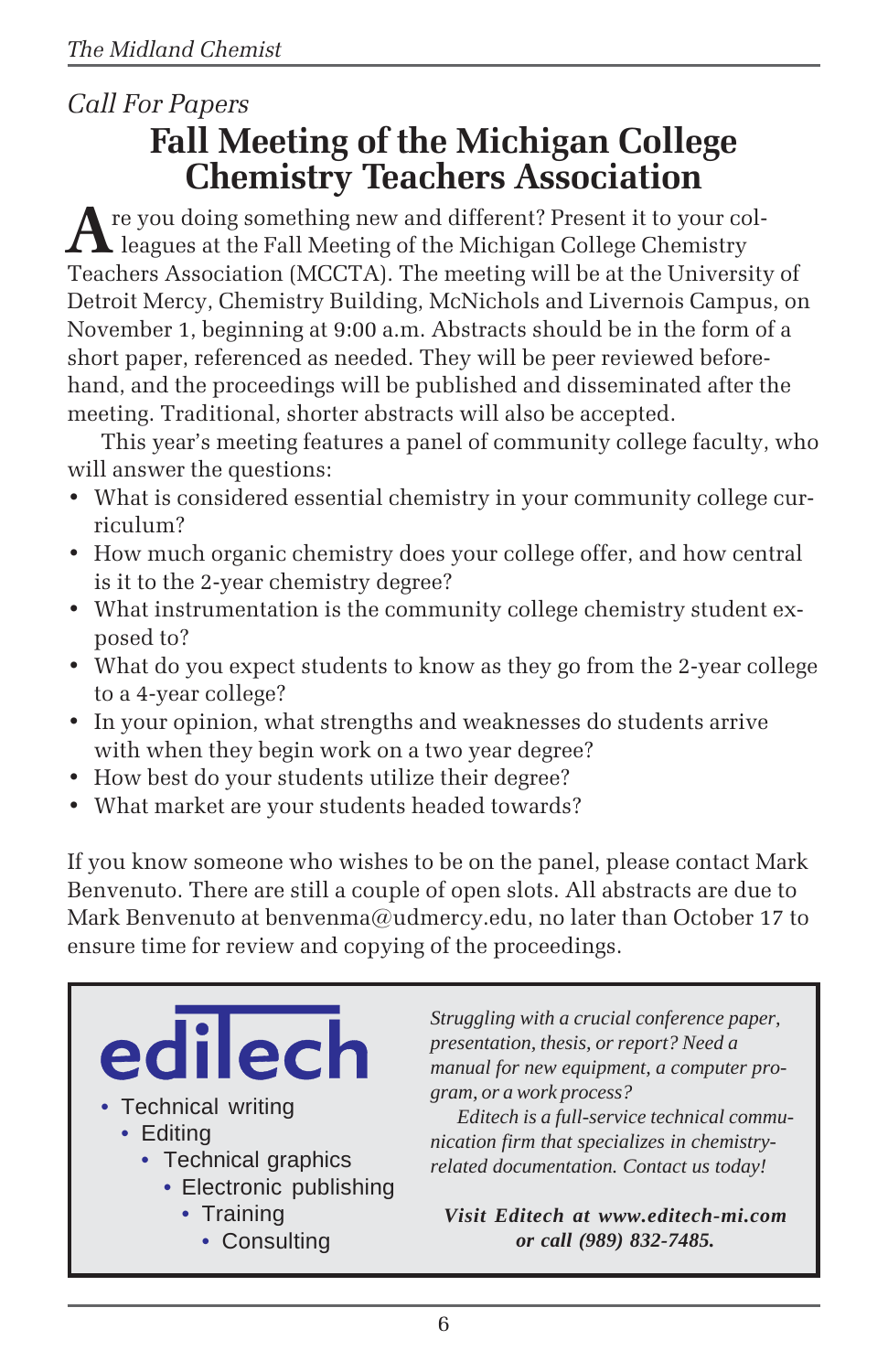### *New Chemistries*

# **RNA Interference**

### *By Kristine Danowski*

**R**NA interference (RNAi) is a simple way to knock out genes, regulate<br>cell proliferation, and/or induce cell death *in vivo* in many kinds of organisms. First identified in the worm *C. elegans*, RNAi has now been used in fungi, insects, plants, and animals. Also called post-translational gene silencing or co-suppression, RNAi is enormously popular in both academia and industry. The journal *Science* named RNAi as the top breakthrough of 2002.

RNAi uses double-stranded RNA (dsRNA) called short interfering RNAs (siRNAs) to mark a particular messenger RNA (mRNA) for degradation. The siRNAs are 21 to 25 nucleotides long and are produced by the degradation of long dsRNAs by a nuclease called Dicer. siRNAs can also be introduced into a cell exogenously or by transcription from an expression construct. Once formed, siRNAs associate with a multiprotein complex called RISC (for RNA-induced silencing complex), which targets the homologous mRNA by Watson-Crick base pairing. When mRNA is treated

with the appropriate RNAi, protein synthesis stops, and the gene corresponding to that mRNA is not expressed. Figure 1 from the journal *Science* illustrates the major components of endogenous RNAi. Many details have yet to be elucidated.

According to a recent survey of life scientists, functional genomics (assigning functions to genes), creating *in vivo* knockout organisms, and target validation for new drugs are the most common uses for RNAi. Many companies are designing RNAi assay



*Figure 1. Illustration of RNAi. Illustration used with permission from* Science *2002, 298(5602), p. 2296, Couzin, Jennifer, "Small RNAs Make Big Splash." Illustration: C. Slayden and G. Riddihough. Copyright 2002 American Association for the Advancement of Science.*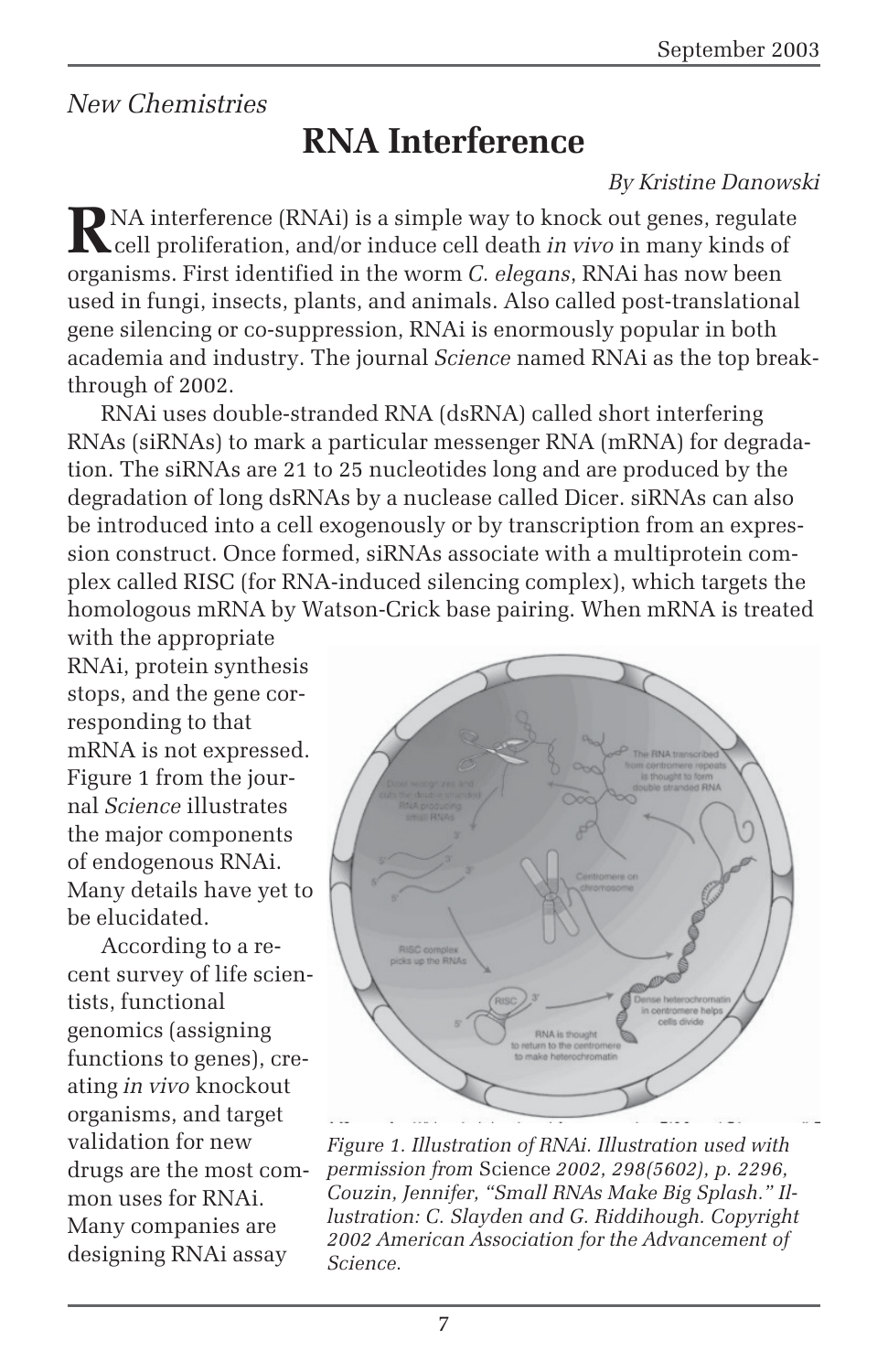kits and even entire platforms to meet the projected demand for the technique. Much of RNAi's popularity results from its simplicity, compatibility with high-throughput screening, and its leveraging of transfection, microarrays, and oligonucleotide technology, three areas in which life scientists are already highly skilled.

In functional genomics, RNAi is used for "loss-of-function" screens and identification of gene interactions. High-throughput RNAi has been used to characterize and isolate phenotypes for several hundred genes essential for cellular development in each of 25 different mammalian cell types. RNAi has also been used to study expression and silencing of several oncogenes, tumor suppressors, and transcription factor genes. Developing knockout strains of organisms is time-consuming and technically challenging. However, judiciously using RNAi to create these organisms, which are used as disease models, is far simpler.

In the pharmaceutical industry, RNAi is both a research tool and a therapeutic agent. For example, RNAi can block expression of a target gene to see if disease markers disappear. If so, that gene is a possible drug target. siRNAs target very low level mRNA in cells and are near-catalytic. Their effects are reversible and can last as long as two weeks. Since siRNA can target specific genes with minimal side effects, and cells inherently use RNAi, theoretically the process should be straightforward to utilize therapeutically. Thus a single siRNA can be used as a drug.

Despite these successes, RNAi has several problematic areas. siRNA must be very selective, in other words, target a unique mRNA sequence. Otherwise it will silence the wrong gene, fail to silence any gene, or cause side effects if it is a drug. Additional problems involve delivering synthetic siRNA to cells. Animals cannot absorb siRNA through the skin, and direct injection into the bloodstream has been ineffective. Microinjection, electroporation, liposomes, and lentiviral delivery systems have been reported in the literature with varying degrees of success.

Time will tell if RNAi fulfills its "revolutionary" billing.

### *Bibliography*

Appasani, Krishnarao. Utility of RNAi keeps growing. *Genomics & Proteomics* April 2003, p. 11

Couzin, Jennifer. Small RNAs make big splash. *Science* **2002,** *298*(5602), 2296.

DePalma, Angelo. Making sense of RNA interference methods. *Genomics & Proteomics* March 2003, pp. 28–32.

Dutton, Gail, and Jeffrey M. Perkel. Shhh: silencing genes with RNA interference. *The Scientist*, April 7, 2003, pp. 42–44.

Hannon, G.J. RNA interference. *Nature* **2002,** *418*, 244.

Holland-Moritz, Pam. RNA interference to expedite drug discovery. *Drug Discov-*

*Continued at bottom of page 9*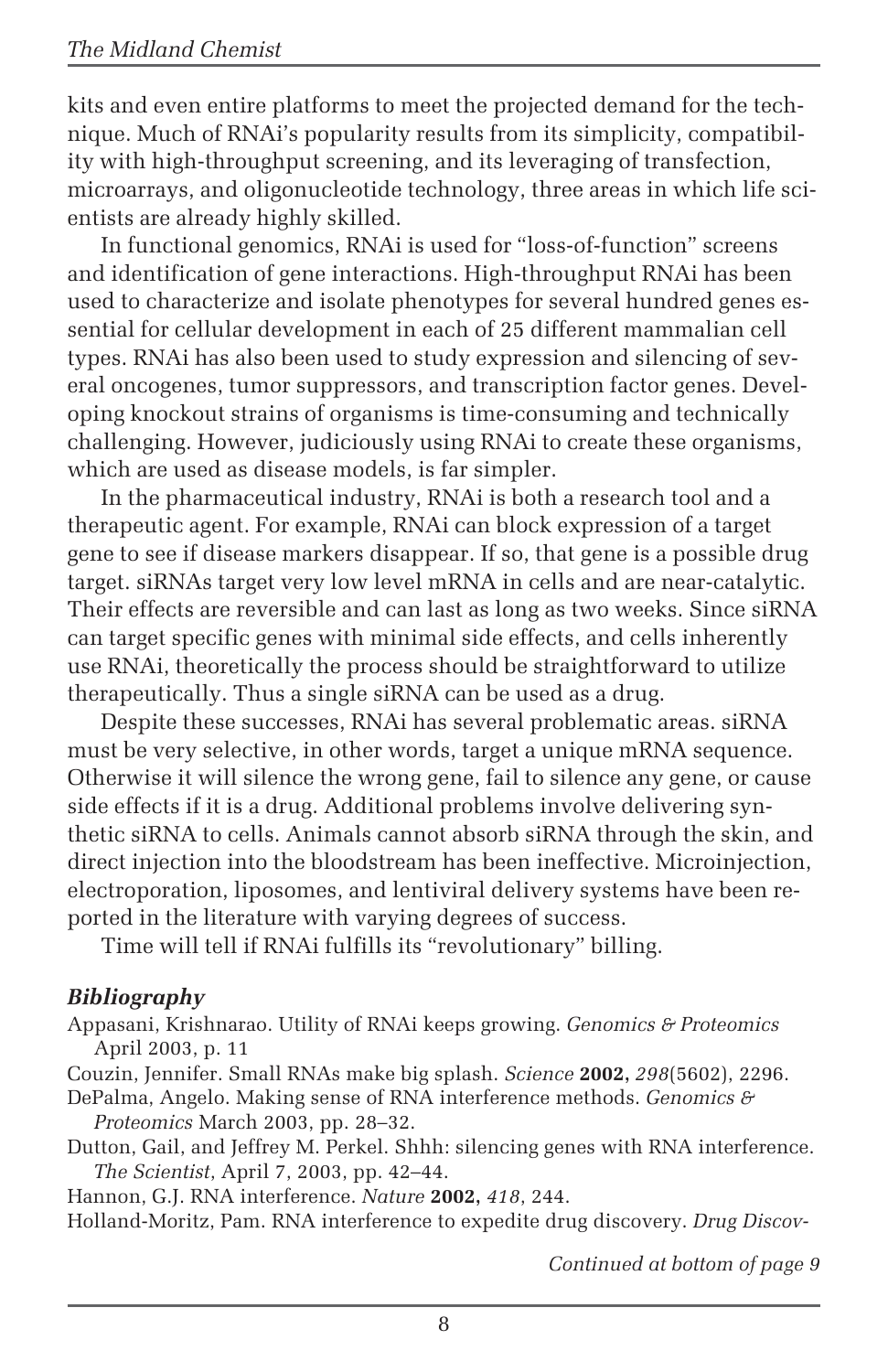### *Call for Posters*

# **2003 Fall Scientific Meeting**

**ACS Midland Section Friday, October 17, 2003** Employee Development Center The Dow Chemical Company

Please consider presenting a poster at the Fall Scientific Meeting. Abstracts are being accepted through September 18. All areas of chemistry and chemistry-related topics are invited. For more information, check the FSM web page www.membership.acs.org/m/midl/fsm03/index.htm.

#### *Abstract Format*

Each abstract should contain: title, author(s) and author(s) affiliations, and abstract body text. The format specifics:

- Single spacing with blank line between title and author *and* between author and abstract body text.
- Times New Roman typeface in 12-point (or comparable) type size.
- Submit as an e-mail attachment in either Microsoft Word or Adobe Acrobat (PDF) format.
- Please try to limit the abstract to 225 words.
- Underline the name of the presenting author (note, the e-mail address of the submitter will be the default contact person for all additional information)
- E-mail abstracts to dale.lecaptain@cmich.edu

Address questions to Dale LeCaptain, Department of Chemistry, Central Michigan University, 989-774-3993, dale.lecaptain@cmich.edu.

We currently have booth space available for interested vendors, school clubs, businesses, etc. for this year's FSM exposition. Space is limited so don't delay. For further details and pricing information, please contact Wendy Flory at 989-636-5097 or wcflory@dow.com.

*ery & Development* April 2003, p 21.

- Koppal, Tanuja. RNAi: triggering a revolution. *Drug Discovery & Development* March 2003, pp. 32–36.
- Kube, D.M. A multidisciplinary approach to target validation. *Drug Discovery & Development* March 2003, pp. 37–43.

New roles for RNAs. Breakthrough of the year. *Science* **2002,** *298*(5602), 2296.

Novel ribonculease developed as stealthy tumor suppressor. *Genomics & Proteomics* April 2003, p 13.

Janssen, Deborah. Combining RNAi and DNA microarrays. *Genomics & Proteomics* May 2003, pp. 18–24.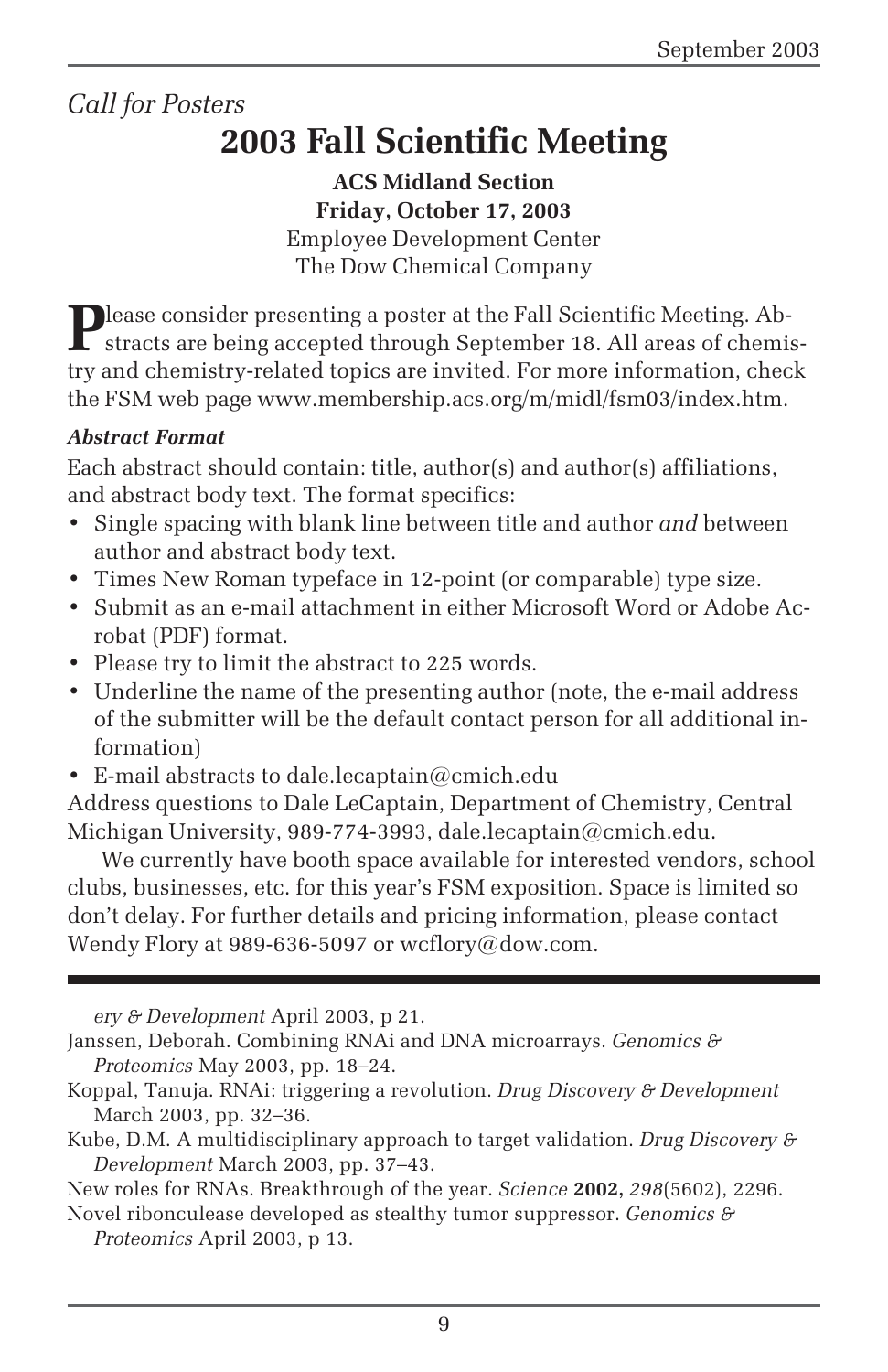# **MMTG Speaker Series Educates, Entertains**

*By Dana Bitzer and Amy L. Betz*

The members of the Mid-Michi-<br>gan Technician Group have been doing plenty of listening and learning in the past few months. The first two speaker events for 2003 were very well received by those in attendance, each one offering an opportunity to learn something unique and interesting related to the field of chemistry and professional development.

On June 6, MMTG was proud to offer a presentation by John Engelman to its members and guests. John is a member of MMTG who graduated from Ferris State University in 1964 with an associate of applied science degree in industrial



*Amy Betz, MMTG chair, welcomes John Engelman, who spoke about his 39 years as a technical professional.*

chemistry technology. On May 10, 2003, he was awarded an honorary doctorate from Ferris. John delivered a presentation describing his career and the many opportunities presented to him that led to the prestigious recognition. His career as a technician spans 39 years and five companies. During that time, John has held a number of different positions and worked with a wide variety of products, chemistries, and technologies. During his presentation, John also spoke about what skills he feels led to his success, and how mastering those skills can benefit any technical professional in the advancement of their own career or the expansion of career opportunities outside of traditional roles. John believes the possibilities for a person with an associate's degree in science are plentiful and varied. He reminded us that the definition of luck is "where preparation meets opportunity."

John has been an active member of MMTG since its inception, serving as treasurer and an elected delegate, and he has taken leadership roles in many other organizations. This was an excellent opportunity for technicians to learn from those of us who have demonstrated exceptional ability and achieved significant accomplishments.

On July 9, Melissa Strait, professor of chemistry at Alma College, shared stories of her adventures in Cairo, Egypt, with her students from Alma College and her very successful search for meteorites in the frozen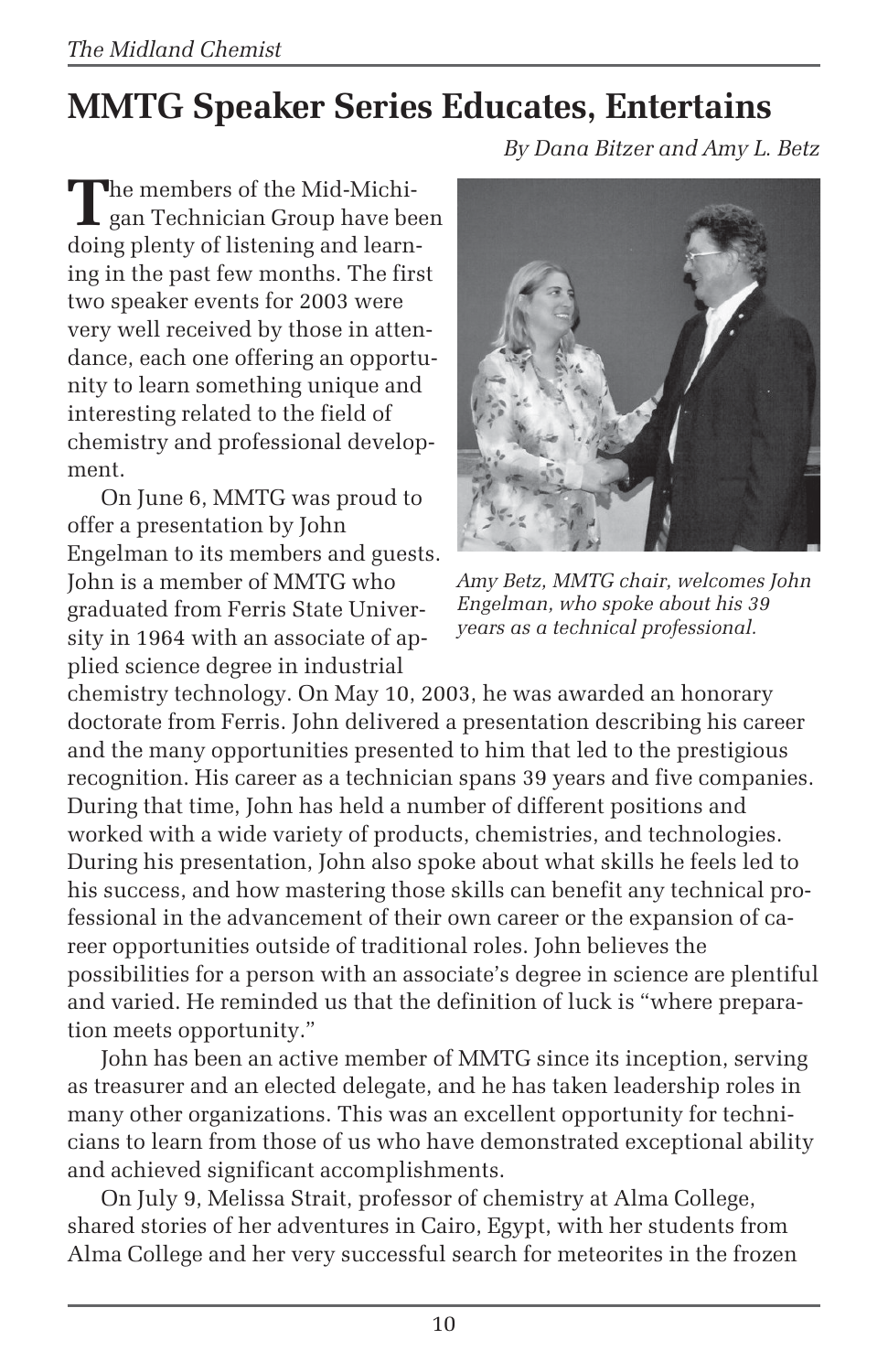

*Melissa Strait shows some of the souvenirs from her travels.*

ice of the Antarctic where she lived on an ice sheet for six weeks.

Melissa has designed an experience that exposes students to a foreign culture while teaching them about environmental chemistry. The class spends a month living in Cairo and other Egyptian cities, learning about Egypt's efforts to address environmental problems endemic to small, poor countries. However, her true research love is the field of meteoritics. Her work in meteoritics has provided an outlet for her globetrotter tendencies by leading her to many places around the world in connection with annual meetings of the Meteoritical Society, and to

the best treasure-trove of meteorites on Earth—the Antarctic. She spent six weeks living in a tent on the Antarctic ice sheet looking for meteorites. In all, the team found 750 meteorites and experienced an environment that is truly unique. In her presentation, Melissa shared photos and stories relating exciting experiences from her travels that most of us will never encounter. Her presentation was not only educational, but exciting and inspiring.

The next seminar is scheduled for September 25 at Dow Corning Corporate Center, DC40. Connie Murphy and Bob Krystosek will be speaking about the Division of Chemical Technicians (TECH). Connie will discuss the history of the division and Bob will speak about the coming year and future direction of the division. Lunch will be provided for free to all MMTG members and for \$3 to nonmembers.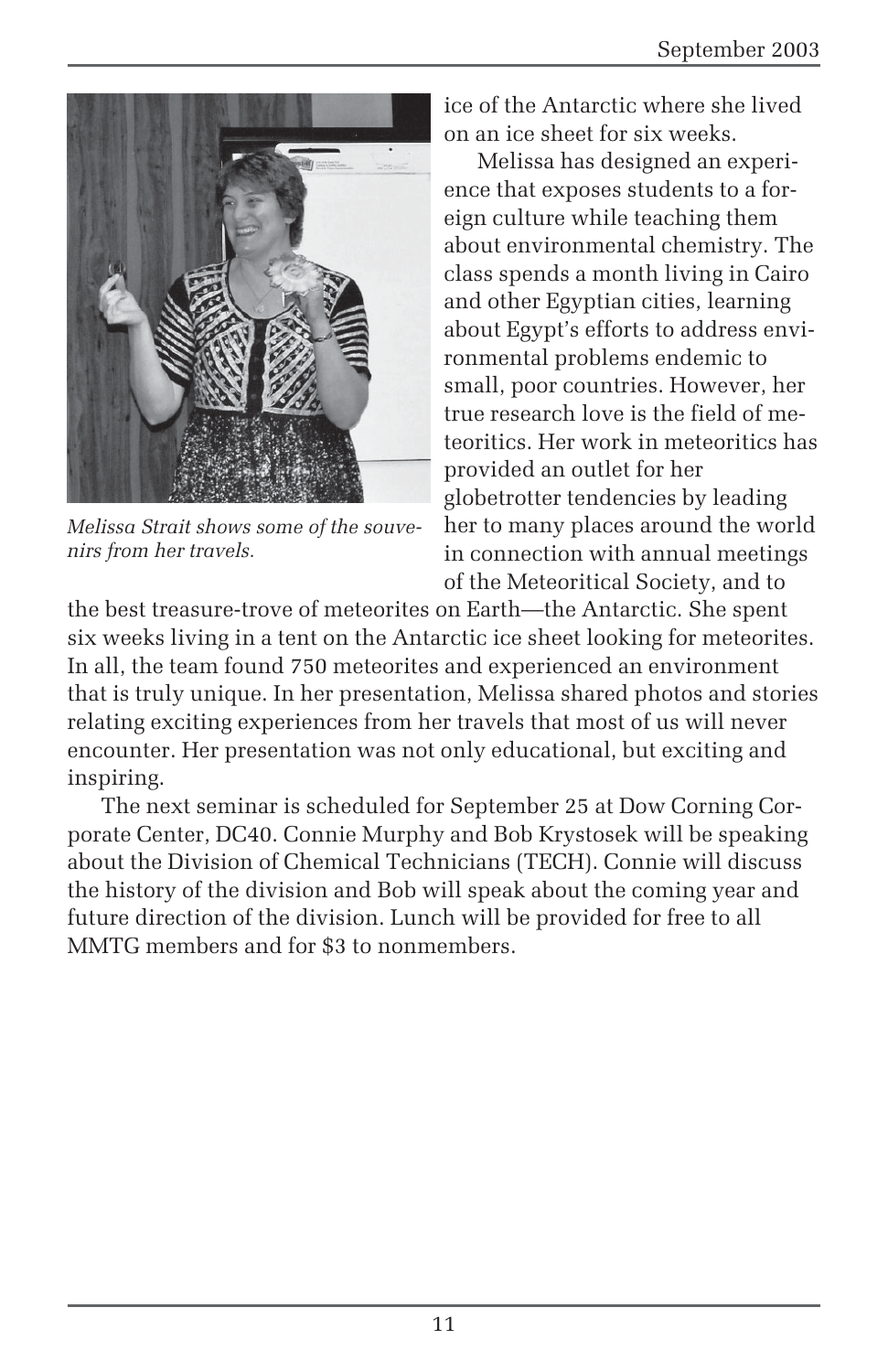## **Volunteering: An Open Letter to Midland Section and Members**

*By John Blizzard*

*Editor's Note: This is the second part of a two-part article on volunteering by John Blizzard. The first part dealt with the responsibilities of officers. This concluding part discusses the responsibilities of volunteers. John is retired from Dow Corning Corporation and has been an ACS member for 10 years. He is an active volunteer in Project Science Literacy and other education programs of the Midland Section.*

**M** That are the responsibilities of member volunteers? This includes **V** officers and board members since, after all, they are also volunteers. First, don't volunteer for something knowing that you cannot or will not follow through on it. Be professional and responsible no matter how big or small the opportunity. I realize that all kinds of problems and road blocks can come up unexpectedly to prevent someone from doing what they volunteered for. This is understandable. However, it is far better to say "no" than to commit to something knowing you cannot do it. Further, if you accept a volunteer responsibility, do the very best job you can do.

Second, commitment is better than complaints. How often have you heard someone complain about what an organization you are involved with is doing or not doing? Complaining is easy. Getting involved to improve the organization is not so easy because it requires *your* time and commitment. As a volunteer you are full of ideas. The local board and officers are open to hear your ideas, comments, and suggestions. But, don't be surprised if they ask you to help. After all, it is you who saw the need and who better to assist than the one who identified the area of need or change? Remember though, the board is there to ensure that the organization as a whole benefits, not just an individual. If your idea is not met with the greatest of enthusiasm, make some adjustments and keep trying.

Third, enjoy what you do. There are many things in life that you are required to do. You are not *required* to volunteer. This is something that you *choose* to do, so enjoy it. If you find yourself not enjoying what you are volunteering for or you are getting "burned out," it may be time to reevaluate what you are doing. With the demands of family, work, church, and just plain living, it may be of greater benefit to you and to an organization to say "no" to some things. This may be better than getting so involved in volunteering that you forget why you are doing it. Personal satisfaction with a job well done is far better than disappointment with not being able to accomplish what you intended.

Now comes the difficult part. Should you volunteer for anything? I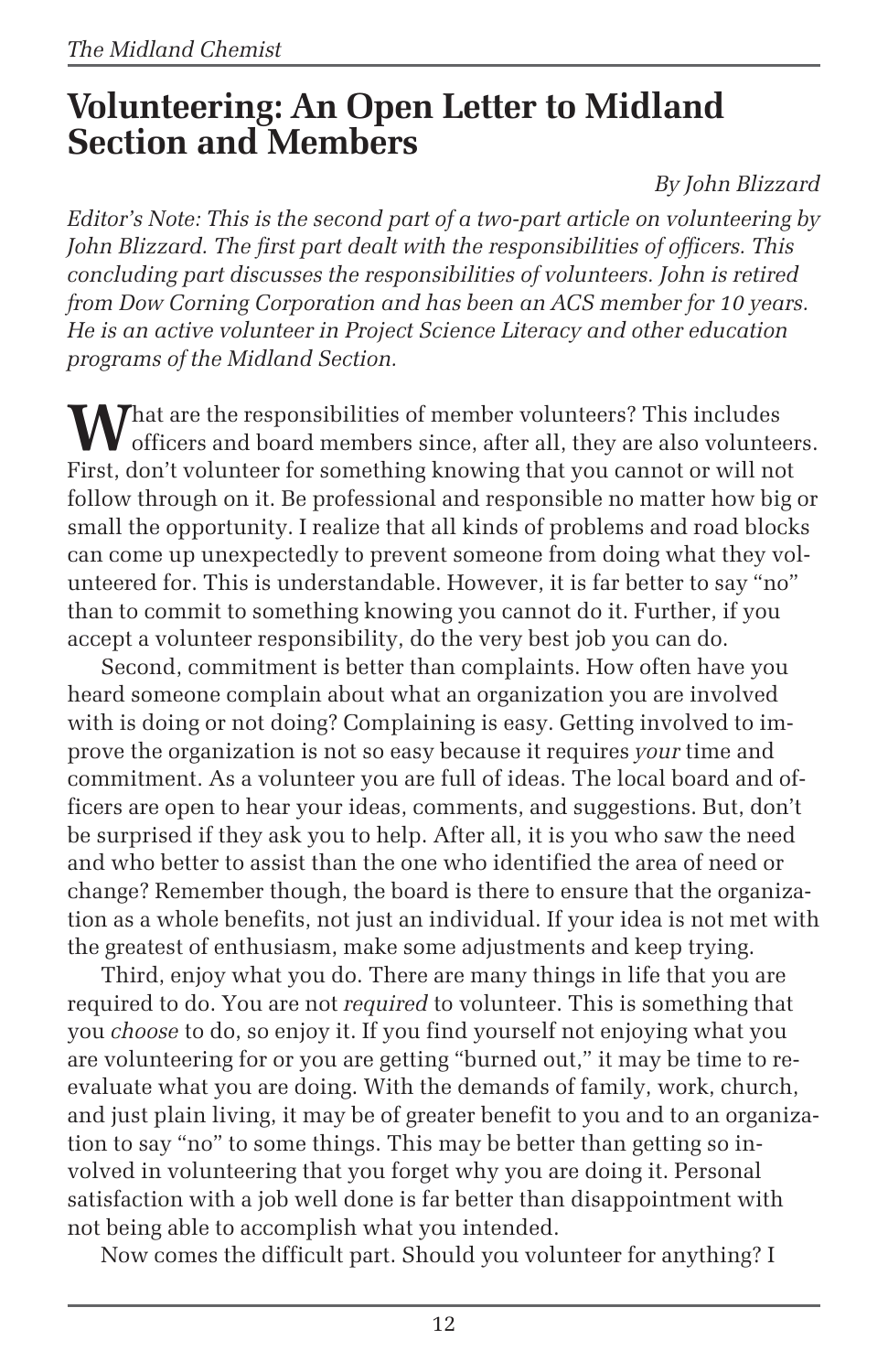wish there was a cut and dried answer, it would make things so much easier. It depends on you. If you are like most people, you will want to volunteer your time and resources to help some program or someone. The example you set for children by volunteering or mentoring is invaluable. The benefits gained by the organizations and the individual are returned many-fold. Your input and volunteering are what makes any organization what it is and can be. The personal satisfaction and pride gained by volunteering in making a better community, organization, and individual are without measure. Besides, none of these organizations would exist without your selfless volunteering. Whatever you volunteer for should be a memorable and enjoyable experience. I guess when it comes right down to it, it just makes sense to volunteer.

## **Nine Members Accept Nominations to Section Offices to Date**

*By Gary Kozerski*

| $\mathbf{\bar{J}}$ o date, the following individuals have accepted nominations to run<br>$\perp$ for elected leadership positions in the Midland Section for 2004. |              |
|--------------------------------------------------------------------------------------------------------------------------------------------------------------------|--------------|
| Chair-Elect                                                                                                                                                        |              |
| Minghui Chai                                                                                                                                                       | <b>CMU</b>   |
| Pat Smith                                                                                                                                                          | Dow Chemical |
| Secretary (1-year term)                                                                                                                                            |              |
| Debbie McNett                                                                                                                                                      | Dow Corning  |
| Treasurer (1-year term)                                                                                                                                            |              |
| Doug Beyer                                                                                                                                                         | Dow Chemical |
| Sheng Wang                                                                                                                                                         | Dow Corning  |
| Director (4 positions; 3-year term)                                                                                                                                |              |
| Andrew Chubb                                                                                                                                                       | SVSU         |
| Jennifer Dingman Dow Corning                                                                                                                                       |              |
| Sharyl Majorski                                                                                                                                                    | <b>CMU</b>   |
| Dave Stickles                                                                                                                                                      | Dow Corning  |
| Additionally, two candidates are needed for the position of chair of the                                                                                           |              |

Nominations and Elections Committee, which also carries a 1-year term.

This is the final call for nominations from the general membership prior to the October election. A minimum of two candidates is needed for each open position.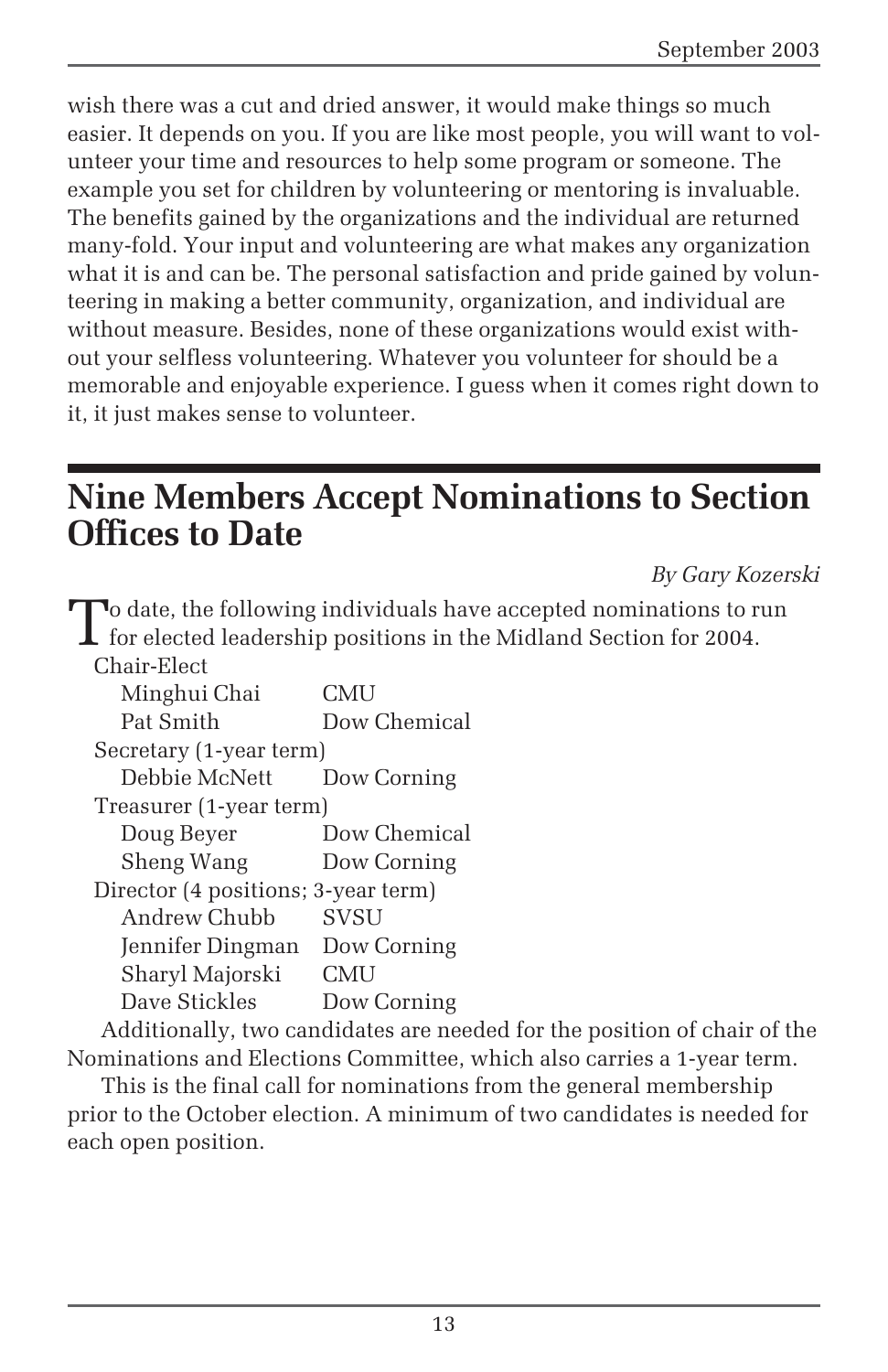# **59th Annual FSM Features Green Chemistry**

*By Dale LeCaptain*

The much anticipated and currently desired next generation of chemi-I cal production will use biologically based, renewable resources, known as "green" chemicals. This will be the topic of the 59<sup>th</sup> Annual Fall Scientific Meeting of the Midland Section of the American Chemical Society (ACS). The meeting will be held on Friday, October 17, from 11:00 a.m. to 5:00 p.m. at Dow Chemical's Employee Development Center (EDC) on Abbott Rd. in Midland.

The meeting will begin with registration, lunch, the poster session featuring posters from local universities and companies (please note the call for posters on pg. 11). The exposition will be even bigger this year featuring various scientific vendors and professional societies. A formal welcome and awards presentation will lead into the keynote presentation by Dr. Richard Gross, professor at Polytechnic University in New York and recipient of the 2003 Presidential Green Chemistry Award. The remainder of the afternoon will offer the following presentations on green chemistry.

### **Renewable Materials**

- Larry Drzal, MSU, "Plastics from Renewable Sources"
- Dave Henton, The Dow Chemical Company, "Polylactic Acid"
- Ramani Narayan, MSU, "Polymers from Lactic Acid Derivatives"
- Greg Baker, MSU, "Composites from Renewable Materials"
- Ray Cocco, Dow, "WoodStalk<sup>TM</sup>: An Environmentally Friendly Particle Board Composite"

### **Green Processes**

- Greg Zeikus, MSU, "Electrochemical Enhancement of Fermentation Processes"
- John Nghiem, MBI International, "Ammonia Fiber Explosion for Treating Biomass"
- Tony Kingsbury, The Dow Chemical Company, "Polymer Recycling"
- Dennis Miller, MSU, "Reactive Distillation of Glycols from Sugar"
- Kris Berglund, DNP, "Succinic Acid" Workshops on career development and technical word processing will

also be held. There will be more information on the workshops in the October issue of *The Midland Chemist*.

The afternoon will wrap up with a social, offering the opportunity to mingle with colleagues at a local establishment. Please check out the website for all the details, including the latest information! Check back often for updates. www.membership.acs.org/m/midl/fsm03/index.htm.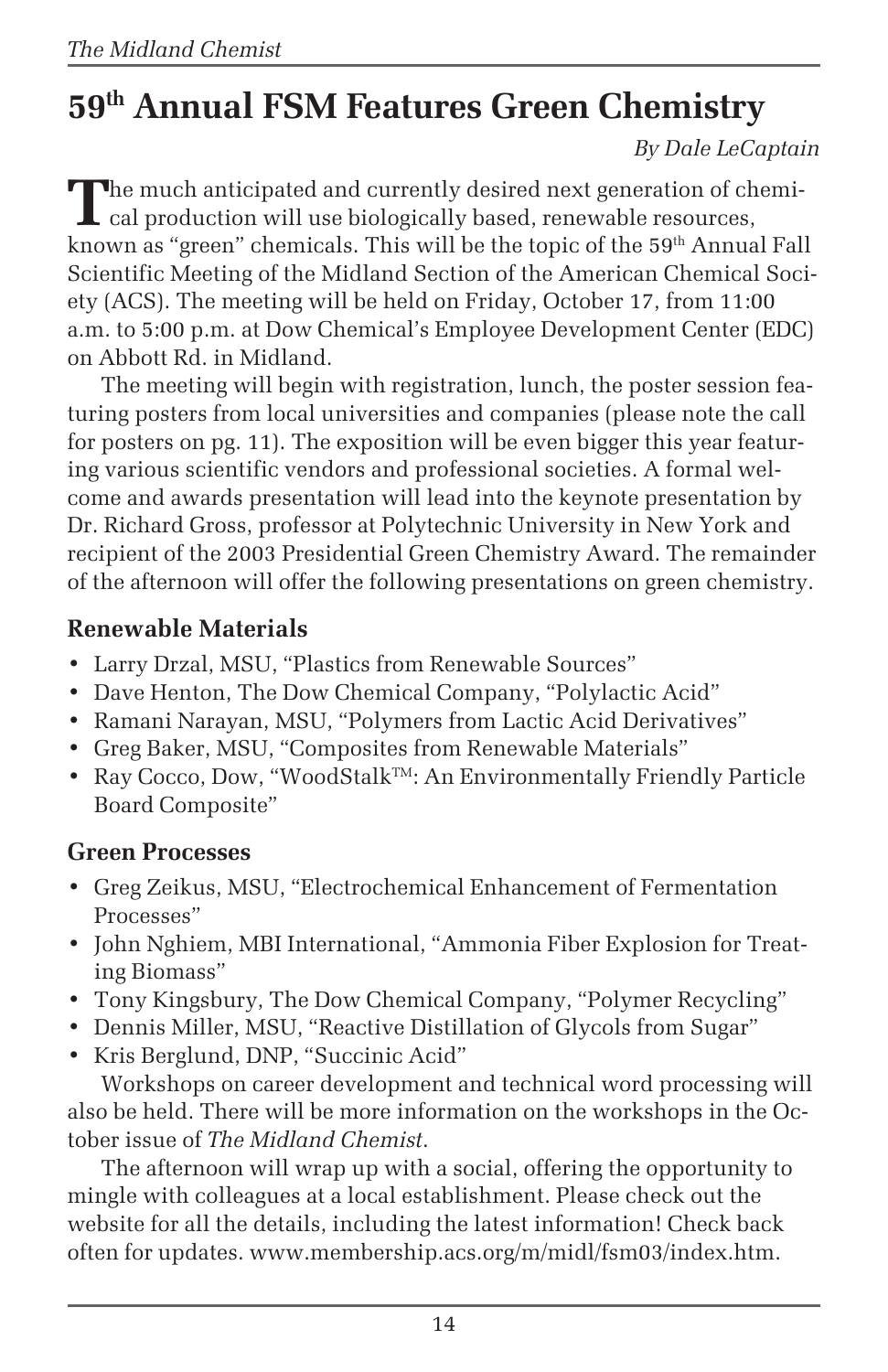# **CAS Expands Patent Coverage and Currency**

### *From National ACS*

**Themical Abstracts Service (CAS), the leading provider of chemistry**related patent information, has announced several enhancements that build upon its unique patent offering. CA patent coverage has been expanded by the addition of patents from six more countries; the UK and French patent offices have been added to the group of "Core" patent issuing authorities for which CAS delivers patent information within 2 days of issuance; in addition, CAS has broadened its selection criteria to include the US National Patent Classification codes.

The six national patent authorities added to CAS regular patent coverage are New Zealand, Estonia, Monaco, Bulgaria, Slovenia, and Hong Kong in addition to the African Regional Industrial Property Organization (ARIPO). In total, CAS now offers patent information for 44 active patent issuing authorities.

CAS now offers ultra-fast delivery of information from the UK and French patent offices, which have been added to a group of seven Core patent issuing authorities that also includes the United States Patent & Trademark Office (USPTO), German Patent and Trademark Office (GPTO), Japanese Patent Office (JPO), European Patent Office (EPO) and the World Intellectual Property Organization (WIPO). For these offices, patent bibliographic information and abstracts are available in CAS electronic services within 2 days of patent issuance. Fully indexed records for these patents appear within 27 days.

Additionally, CAS is extending its patent selection criteria by including more classification codes: the US NPC, which began in January 2003, and the ECLA codes and Japan F-Terms to be added to patents in the CA/ CAplus files in the near future.

### *We're responsible . . .*

In 1988, the American Chemistry Council (ACC) launched Responsible Care® to respond to public concerns about the manufacture and use of Chemicals. Through this initiative, Dow Corning Corporation and other ACC members and partners are committed to continually improving our responsible management of chemicals.

We're responsible because we care.

#### **DOW CORNING**



© 2001 Dow Corning Corporation. Dow Corning is a registered trademark of Dow Corning Corporation. Responsible Care is a registered service mark of the American Chemistry Council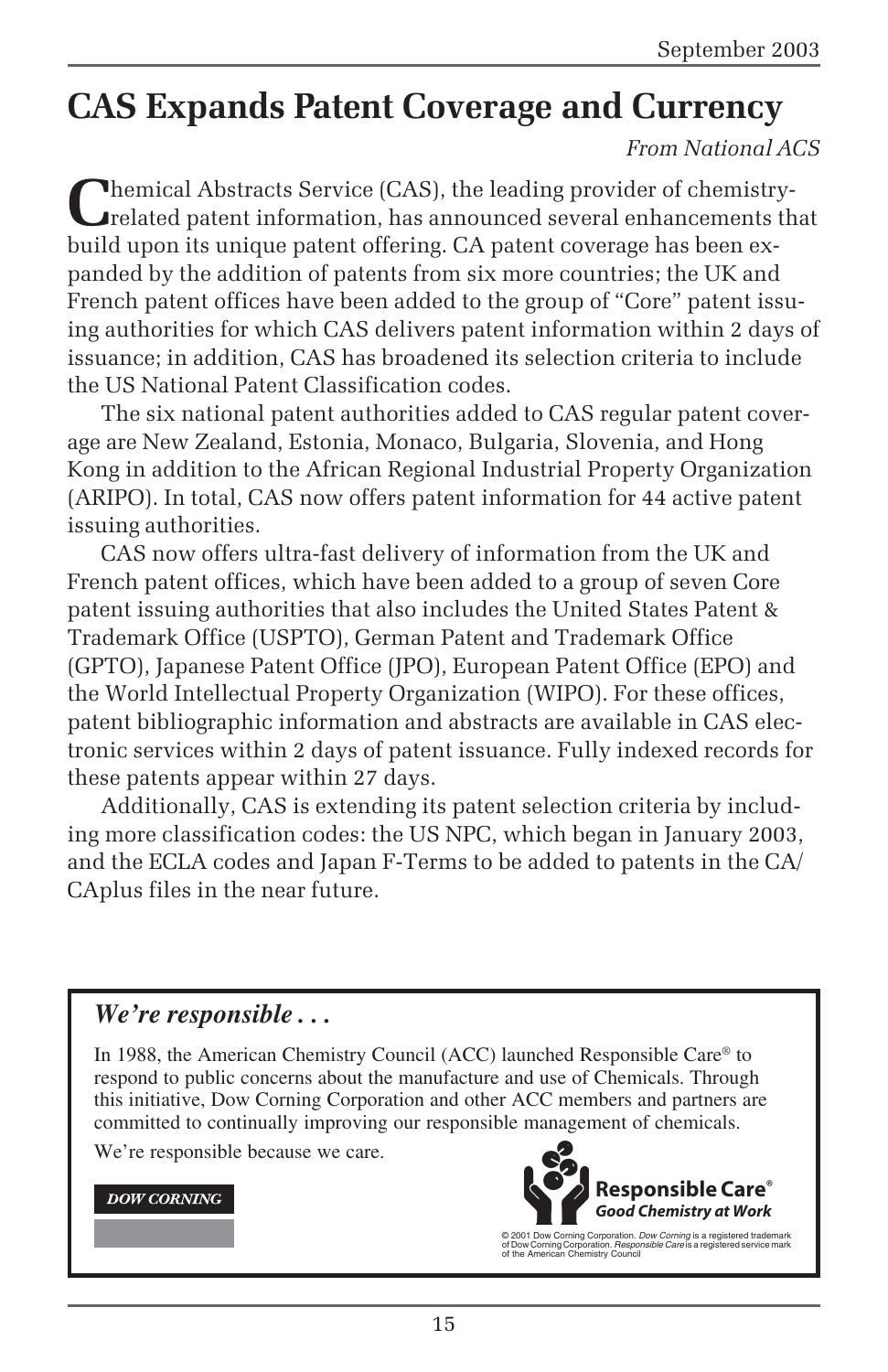# **Fall 2003 ACS Tour Speaker Announced**

*By Anton Jensen*

**D**r. John J. Fortman, professor at Wright State University and ACS tour speaker, will present "America's Funniest Chemical Videos: Dazzling Demos and Videotaped Bloopers" at Central Michigan University. The presentation is scheduled for Monday, September 22, at 4:00 p.m. in the Dow Science Building, room 175. A reception is planned for 3:30 p.m. in room 264.

Anyone wishing to have dinner with Prof. Fortman at The Embers in Mt. Pleasant should contact Dr. Anton Jensen at 989-774-3125 or anton.w.jensen@cmich.edu. RSVP by September 18. Dinner will begin at approximately 5:30 p.m. Meals may be ordered from the menu at your own expense.

**Abstract:** Through the years, Prof. Fortman has collected and edited many misadventures that he and Rubin Battino experienced in doing demonstration shows that were videotaped live. Difficulties encountered in the studio preparation of a 3-hour set of videotaped demonstrations were also saved. These will make up one part of these showings. Gil Haight gave permission to show portions of his Haightful Perils of Teaching, which are spectacular in spite of technical problems. A videotape of Hubert Alyea doing his Old Nassau demonstration will be shown along with some tapes of others such as Bassam Shakhashiri and Ron Perkins caught in live demonstrations that presented problems. Portions of demonstrations by the Weird Science group will also be shown.

For more information on Dr. Fortman, see the August issue of *The Midland Chemist*.



Living. Improved daily.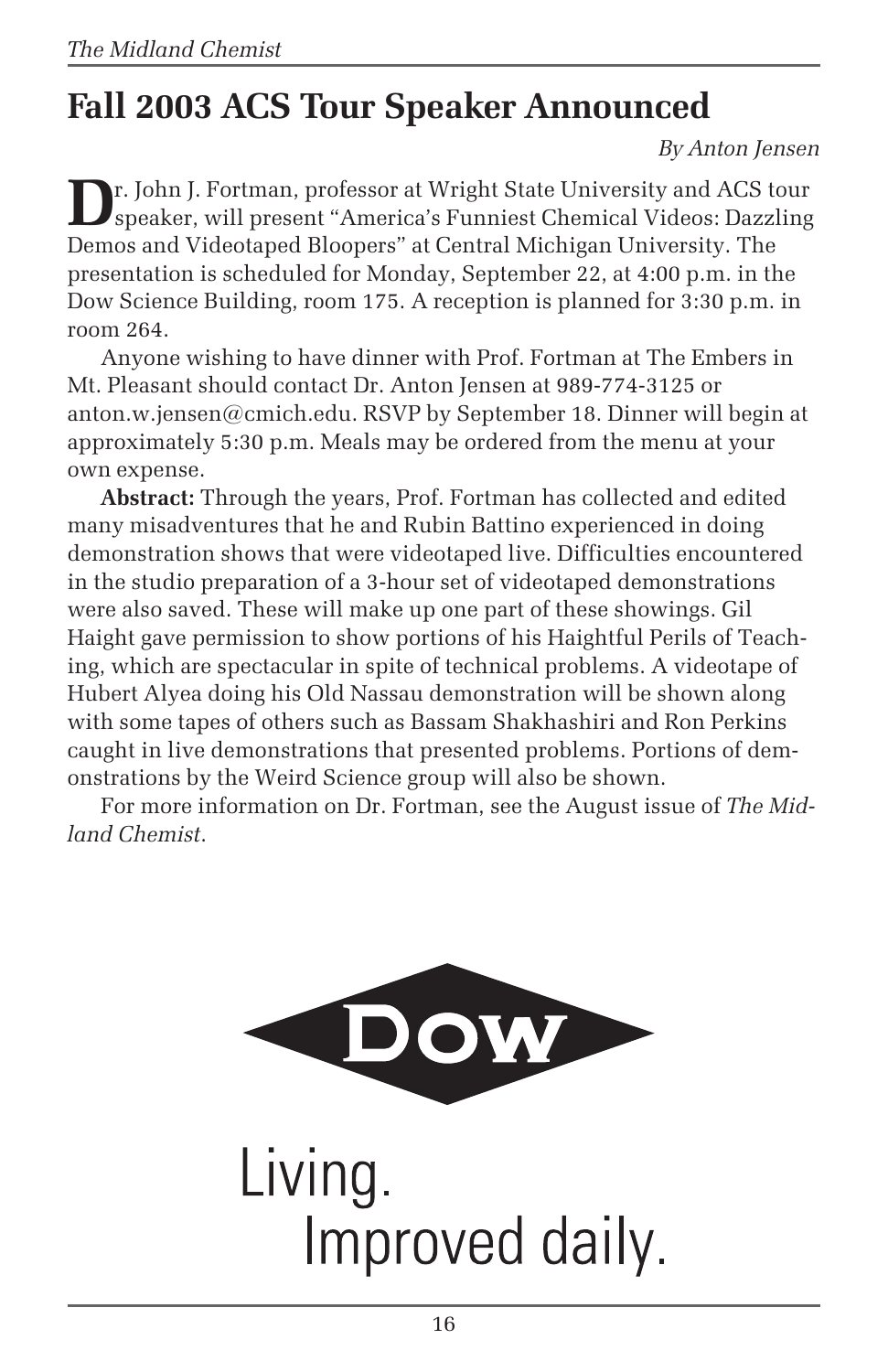

# **National Chemistry Week**

# **at Sci-Fest 2003**

**Delta College October 18, 2003 10:30 a.m.–2:30 p.m.**



# **Theme: Earth's Atmosphere and Beyond**

# Come explore! Lots of activities!

## **In Past Issues of** *The Midland Chemist*

*By Wendell L. Dilling, Midland Section Historian*

- **30 Years Ago This Month**—In a feature article Thomas Delia described the features of the Department of Chemistry at Central Michigan University and noted that the facilities of the department are part of the newly dedicated Malcolm H. Filson Laboratory.
- **20 Years Ago This Month**—Ed Plueddemann, Dow Corning Scientist, was announced as the recipient of the 1984 ACS Award for Creative Invention. He is the first Dow Corning employee to receive this award.
- **10 Years Ago This Month**—Donald Kadlec and Joan Holtschlag reported on the great success of the ACS Midland County Fair booth. A photo shows John and Linda Kennan preparing for a science demonstration to be presented on "Kid's Day" at the fair.